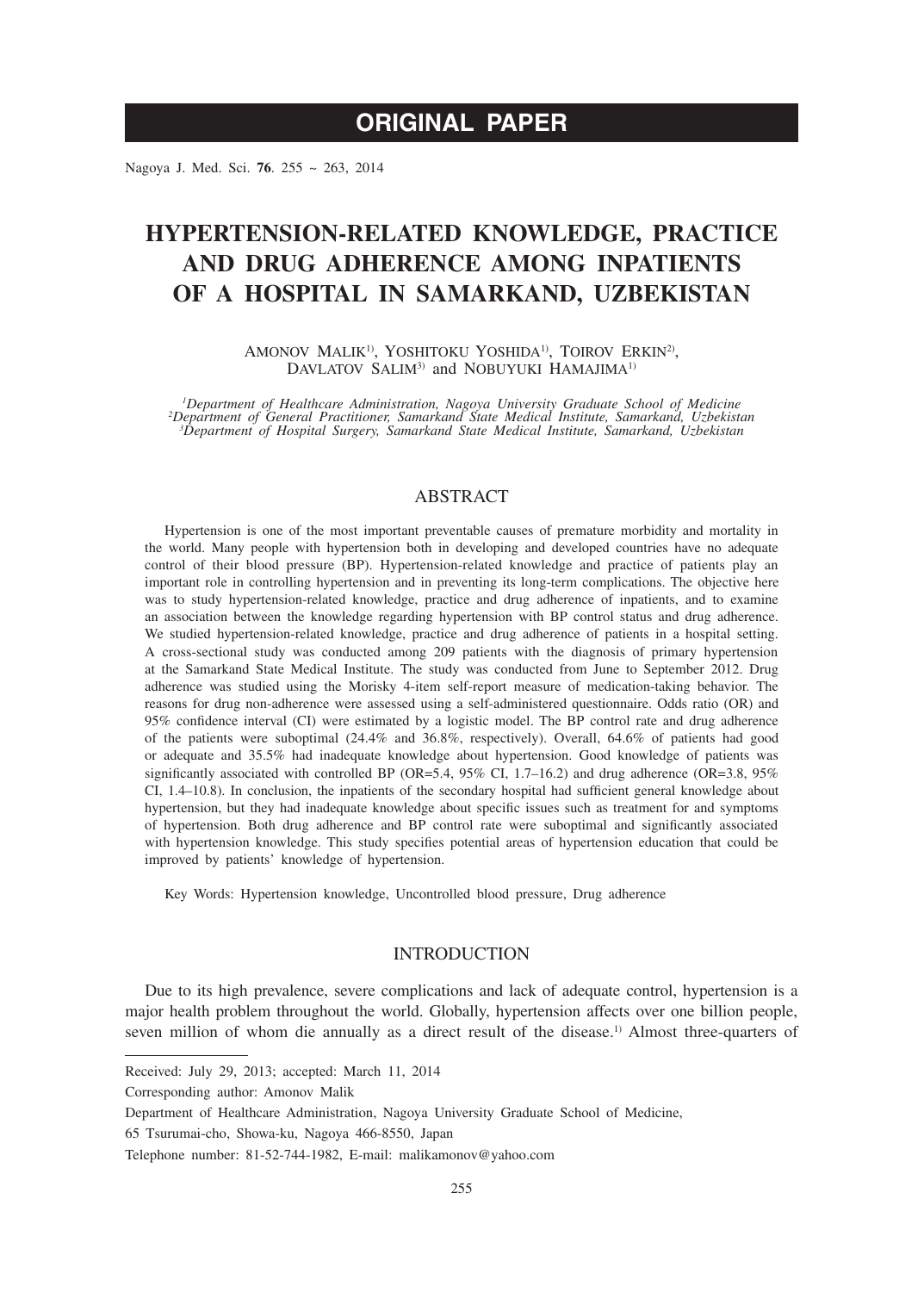those suffering from hypertension (639 million people) live in developing countries with limited health resources, and people have a very low awareness of the disease.<sup>2)</sup> In the lower-income countries of Europe and Central Asia, hypertension has been the cause of more than one-third of all deaths.3) Although the recent advances in the diagnosis and treatment of hypertension have been shown to prevent cardiovascular diseases and to extend life,<sup>4)</sup> hypertension still remains an inadequately managed worldwide disease. Even in developed countries, 62–67% of hypertensive patients being treated have no adequate control of their diseases. The corresponding number in developing countries varies from 66 to  $70\%$ .<sup>5)</sup>

The cause of uncontrolled hypertension is multifactorial.<sup>6)</sup> Several studies throughout the world have shown that lifestyle, such as physical activity and nutrition, plays an important role in controlling hypertension and preventing its long-term complications.7) In order to actively improve their lifestyle, patients must have knowledge and understanding of hypertension and the potential health risks associated with the condition, as well as the potential positive effects of lifestyle modification.8) Inadequate patient knowledge and awareness about blood pressure (BP) are also potential causes for non-adherence to taking antihypertensive drugs, and consequently, high rates of uncontrolled BP.9) Patients with hypertension should have the knowledge they need to take care of themselves, to be able to define their condition, to evaluate risk factors, and to appreciate the significance of lifelong medical control.<sup>10,11)</sup> Furthermore, patients with a good knowledge of their disease are more motivated to practice home blood pressure monitoring, which significantly improves medication adherence and blood pressure control.<sup>12)</sup>

There have been a limited number of studies on hypertension control and disease awareness among the population in Uzbekistan. A recent study found that general practitioners did not sufficiently inform patients with hypertension about the disease, lifestyle, and the treatment and side effects of medications.13) Since no study has been conducted to assess knowledge of hypertension, nor the attitude and adherence to antihypertensive drugs, we conducted a cross-sectional study of those factors in a hospital setting. The objective was to study the hypertension-related knowledge, practice, and drug adherence of inpatients, and to examine the association of knowledge regarding hypertension with BP control status and drug adherence.

#### MATERISALS AND METHODS

Subjects were patients with primary hypertension hospitalized in the first and second internal medicine departments of the Samarkand State Medical Institute, from June to September 2012. All patients with a primary hypertension diagnosis who were older than 30 years of age, and who gave their consent to participate in the study, were considered eligible for participation. The patients' reasons for hospital admission were both cardiovascular diseases and diseases of other systems. Twenty patients with hypertension were selected randomly per week by a computer program in the hospital from all eligible patients.

Pre-tested, semi-structured questionnaires were used to conduct the study. Incomplete questionnaires missing information for key study questions were excluded. Systolic blood pressure (SBP) and diastolic blood pressure (DBP) from the last two readings within 6 months before the questionnaire's collection were abstracted from outpatient recordings of the subjects. Body mass index (BMI) was calculated as body weight in kilograms divided by the square of height in meters taken from inpatient medical records.14) Uncontrolled BP was defined as follows: SBP  $≥ 140$  mmHg and/or DBP  $≥ 90$  mmHg in a general definition, and SBP  $≥ 130$  mmHg and/ or DBP  $\geq$  80 mmHg in a disease-specific definition for those with chronic kidney disease or diabetes mellitus. Drug adherence was assessed by using the Morisky 4-item self-report measure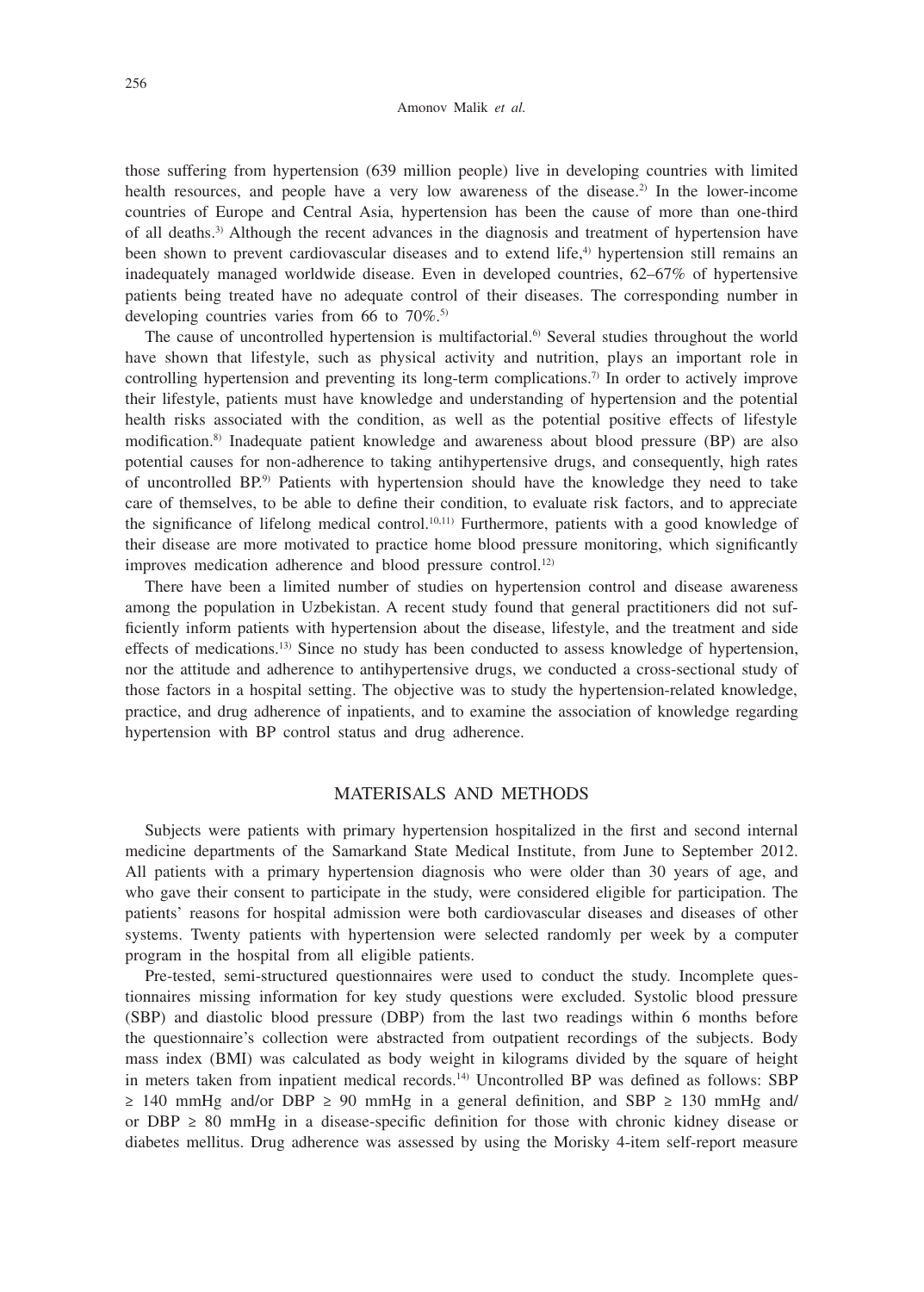of medication-taking behavior, and reasons for non-adherence were assessed by a self-administered questionnaire.15) Physical activity levels were measured by International Physical Activity Questionnaire,<sup>16)</sup> and alcohol drinking by Assessed Rapid Alcohol Problems Screen.<sup>17)</sup> Both of these methods were used to assess patients' physical activity and alcohol drinking before hospitalization. Patients who currently smoked at least one cigarette a day were considered smokers. Total knowledge of patients was divided into 3 levels: those who correctly answered less than 6 of 12 hypertension knowledge questions were considered to have inadequate knowledge, those who answered 6 to 9 of questions as having adequate knowledge, and those who answered more than

9 as having good knowledge.<sup>18)</sup>

All analyses were performed using SPSS (SPSS Inc., Chicago, IL) version 20.0. Chi-square tests were used to examine the association between two categorical variables. Multiple logistic regression models were used to calculate the odds ratio (OR) and 95% confidence interval (CI). Institutional Review Board of the Samarkand State Medical Institute approved the protocol of the study.

#### RESULTS

In total, 226 subjects were sampled by the computer program from June to September, 2012. After excluding questionnaires missing essential data concerning drug adherence, BP readings and BP check-up, 93% (209 subjects) remained for analysis. Table 1 shows the demographic characteristics and other factors of the 209 subjects. Most of the subjects (71.8%) were 50–69 years old. The mean  $\pm$  standard deviation of age was 60.0  $\pm$  6.8 years. Among all subjects, 57.9% were males (121) and 42.1% were females (88). The majority of subjects (77.5%) were from rural areas, 29.7% had an education beyond high school level, 81.3% had a sedentary life, 19.1% were current smokers, and 17.2% were alcohol drinkers. The BP control rate was 24.4%, and males had higher BP control  $(26.4\%)$  than females  $(21.6\%)$ . However, there were no significant associations of hypertension control status with demographic characteristics and other factors.

Table 2 describes the age-gender-adjusted OR and 95% CI of BP control for hypertension knowledge and practice. The majority of participants correctly identified normal SBP (76.6%) and DBP (78.9%) levels, but significantly more patients from the BP controlled group knew the normal DBP level, as compared with patients from the uncontrolled BP group (90.2% vs 75.3%, OR=2.9, 95% CI 1.0–8.0). More controlled patients knew the importance of taking drugs  $(90.2\% \text{ vs } 65.2\%, \text{ OR} = 3.8, 95\% \text{ CI } 1.5-9.5)$  and the necessity to medication for a long time  $(70.6\%$  vs  $28.5\%$ , OR=6.1, 95% CI 3.0–12.3) than uncontrolled patients. About two-thirds of patients (65.1%) were aware of at least 3 of the most common complications of high BP. Most of the patients (60.8%) thought that high BP was a very dangerous condition for health. Almost 60% of respondents said that hypertension is a lifelong disease, more than half (55.0%) thought regular BP monitoring is very important for BP control, 51.7% considered that lowering daily salt intake reduced BP, and 72.2% of the patients knew that a person with high BP should change lifestyle. The proportion of hypertension-controlled patients who indicated that they were managing their conditions was significantly higher than that of hypertension-uncontrolled patients (62.7% vs 42.2%, OR=2.3, 95% CI 1.2–4.3). Only 33.3% of hypertension-controlled, and 29.1% of uncontrolled group patients knew that even a person with high BP might not feel any symptoms. Furthermore, the hypertension-controlled patients were significantly more adherent to antihypertensive drugs than uncontrolled patients (80.4% vs 22.8%, OR=15.5, 95% CI 6.9–34.9). Among all patients only 44.0% monitored their BP at home, 42.5% monitored their weight. However, the majority of patients (81.8%) reduced their daily salt intake.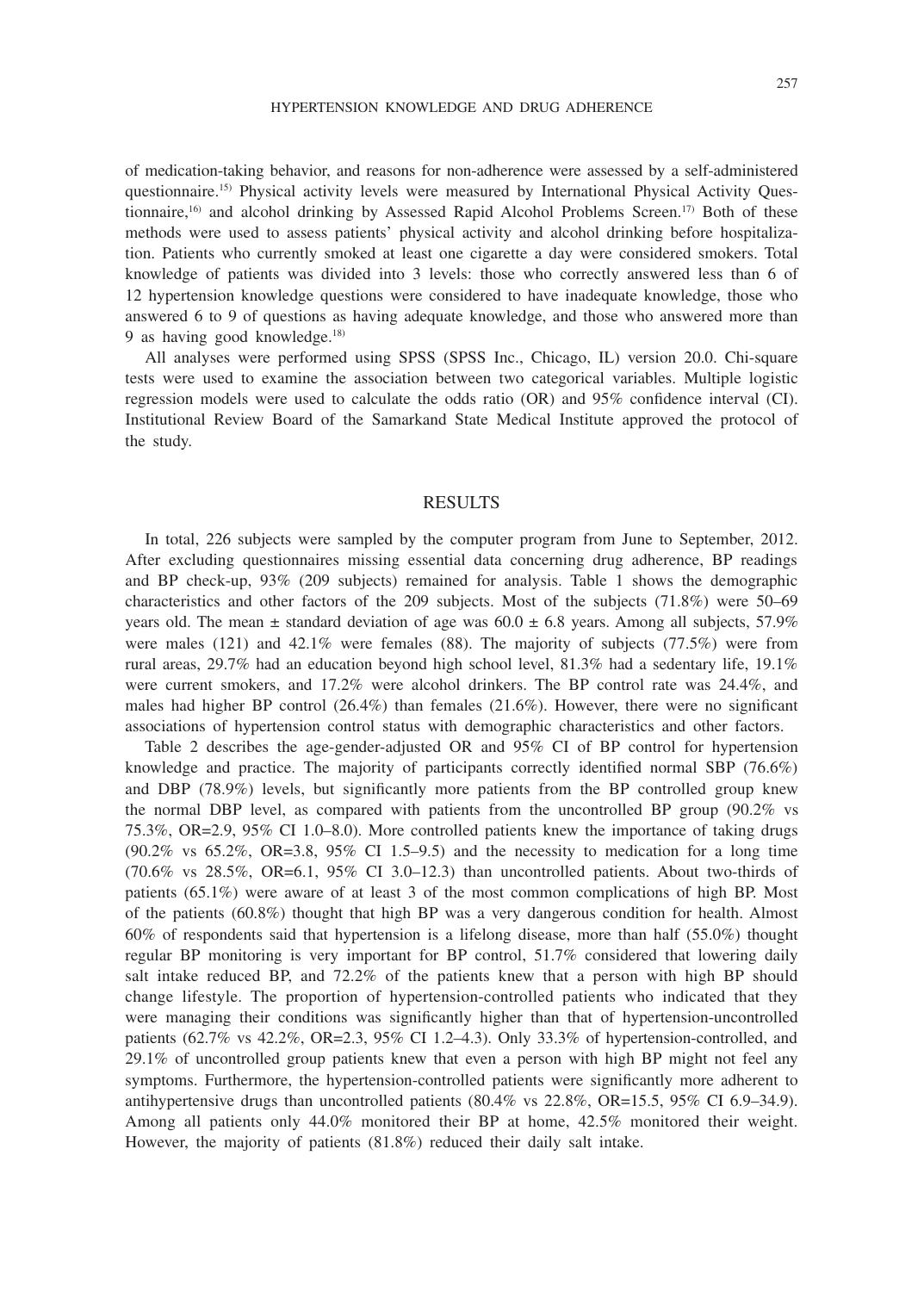|                           |     | Total      |             | Controlled | Uncontrolled |            |  |
|---------------------------|-----|------------|-------------|------------|--------------|------------|--|
|                           | n   | $(\%)$     | $\mathbf n$ | $(\%)$     | $\mathbf n$  | $(\%)$     |  |
| Age                       |     |            |             |            |              |            |  |
| 30-49 yr                  |     | 40(19.1)   |             | 8(15.7)    |              | 32 (20.3)  |  |
| 50-59 yr                  |     | 76 (36.4)  |             | 18 (35.3)  |              | 58 (36.7)  |  |
| $60 - 69$ yr              |     | 74 (35.4)  |             | 20 (39.2)  |              | 54 (34.2)  |  |
| $70 - yr$                 | 19  | (9.1)      | 5           | (9.8)      |              | 14 (8.9)   |  |
| Gender                    |     |            |             |            |              |            |  |
| Male                      |     | 121 (57.9) |             | 32 (62.7)  |              | 89 (56.3)  |  |
| Female                    |     | 88 (42.1)  |             | 19 (37.3)  |              | 69 (43.7)  |  |
| Residence                 |     |            |             |            |              |            |  |
| Rural                     |     | 162 (77.5) |             | 38 (74.5)  |              | 124 (78.5) |  |
| Urban                     |     | 47 (22.5)  |             | 13(25.5)   |              | 34 (21.5)  |  |
| Education level           |     |            |             |            |              |            |  |
| High school               |     | 147 (70.3) |             | 39 (76.5)  |              | 108 (68.3) |  |
| Short time collage        |     | 25(12.0)   | 5           | (9.8)      |              | 20 (12.7)  |  |
| University                |     | 37 (17.7)  |             | 7(13.7)    |              | 30(19.0)   |  |
| Physical activity         |     |            |             |            |              |            |  |
| Sedentary                 |     | 170 (81.3) |             | 40 (78.4)  |              | 130 (82.3) |  |
| Moderately active         |     | 27 (12.9)  |             | 7(13.7)    |              | 20 (12.7)  |  |
| Extremely active          | 12  | (5.7)      | 4           | (7.8)      | 8            | (5.1)      |  |
| Body mass index $(kg/m2)$ |     |            |             |            |              |            |  |
| Normal (18.5–24.9)        |     | 105(50.2)  |             | 30(58.8)   |              | 75 (47.5)  |  |
| Overweight (25-29.9)      |     | 80 (38.3)  |             | 14(27.5)   |              | 66 (41.8)  |  |
| Obese $(30 \leq)$         | 18  | (8.6)      |             | 7(13.7)    | 11           | (7.0)      |  |
| Smoking                   |     |            |             |            |              |            |  |
| N <sub>o</sub>            |     | 169 (80.9) |             | 44 (86.3)  |              | 125(79.1)  |  |
| Yes                       |     | 40(19.1)   |             | 7(13.7)    |              | 33 (20.9)  |  |
| Alcohol consumption       |     |            |             |            |              |            |  |
| N <sub>o</sub>            |     | 173 (82.8) |             | 46 (90.2)  |              | 127 (80.4) |  |
| Yes                       |     | 36 (17.2)  | 5           | (9.8)      | 31           | (19.6)     |  |
| Total                     | 209 | (100)      | 51          | (100)      | 158          | (100)      |  |

**Table 1** Demographic characteristics and other factors of subjects according to blood pressure control

Table 3 shows the result of a multiple logistic regression model on 5 items such as patient's knowledge of the importance of a regular BP check-up, which was a significant factor for BP control that was reported in a previous study.<sup>12</sup> and other 4 items which were significant ones from Table 2. Subjects who considered that hypertension patients should take drugs for a long time (OR=5.5, 95% CI 2.6–11.6), and that drug taking lowers BP (OR=3.8, 95% CI 1.0–14.6), as well as subjects having confidence in managing their own condition (OR=2.1, 95% CI 1.1–4.5) were most likely to have controlled BP.

Table 4 shows the associations of total knowledge regarding hypertension with BP control status and drug adherence, respectively. Overall, 10.0% of patients had good, 54.6% had adequate, and 35.5% had inadequate knowledge of hypertension. Patients' knowledge levels were significantly associated with BP control status and drug adherence. Compared to those with an inadequate knowledge level, the OR of controlled hypertension was 2.9 (95% CI 1.3–6.5) for the adequate level and 5.4 (95% CI 1.7–16.2) for a good knowledge level. The OR of drug adherence was 2.1 (95% CI 1.1–4.1) and 3.8 (95% CI 1.4–10.8), respectively.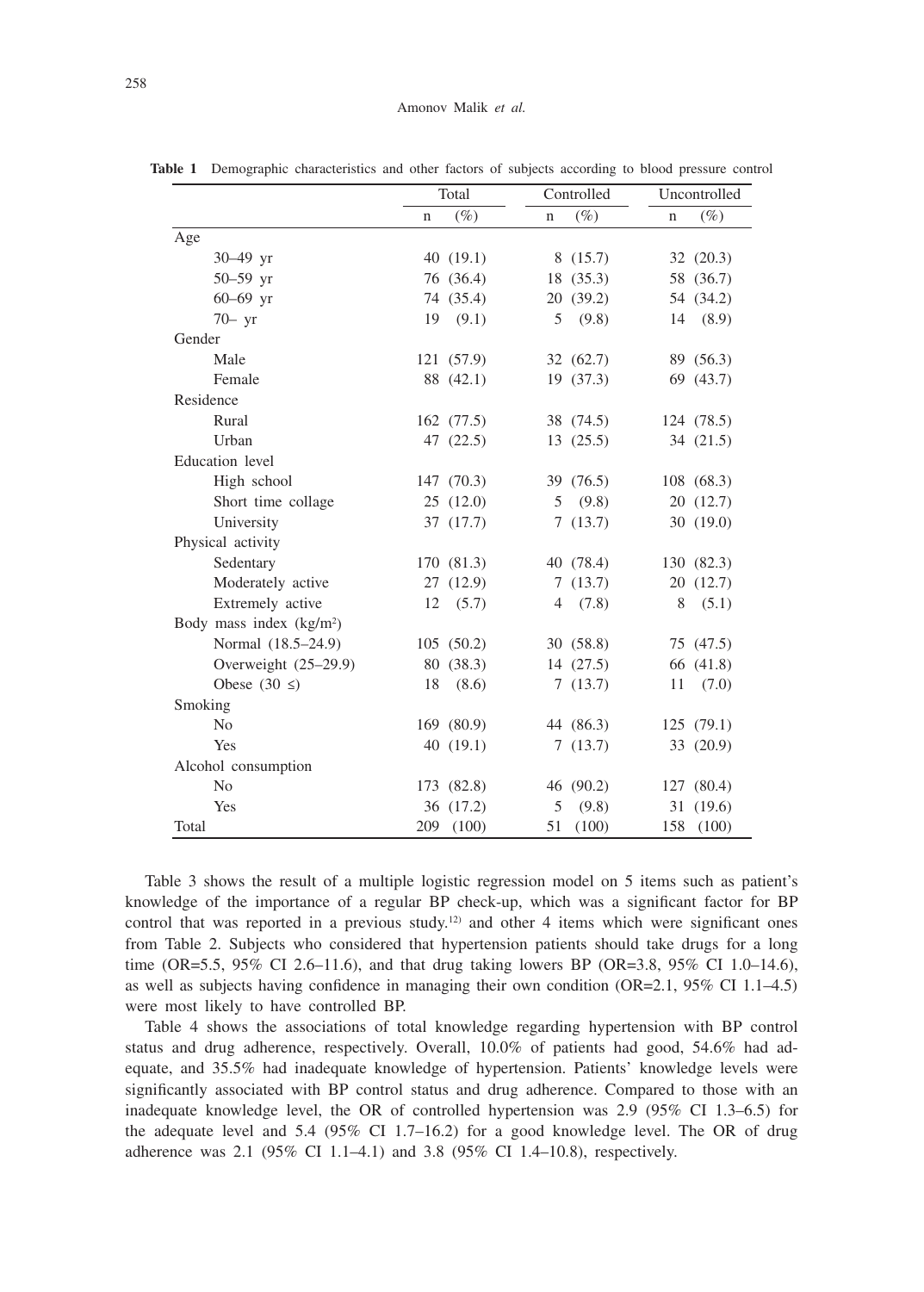| <b>Table 2</b> Age-gender-adjusted odds ratio (OR) and 95% confidence interval (CI) of hypertension knowledge and |  |  |  |  |
|-------------------------------------------------------------------------------------------------------------------|--|--|--|--|
| practice for blood pressure (BP) control                                                                          |  |  |  |  |

|                                          |                |   | Total      | Controlled |             | Uncontrolled |                     |              | 95% CI       |  |
|------------------------------------------|----------------|---|------------|------------|-------------|--------------|---------------------|--------------|--------------|--|
| Knowledge/practice                       |                | N | $(\%)$     | N          | $(\%)$      | N            | <b>OR</b><br>$(\%)$ |              |              |  |
| Knowledge                                |                |   |            |            |             |              |                     |              |              |  |
| Knows normal systolic BP                 | No             |   | 49 (23.4)  |            | 7(13.7)     |              | 42(26.6)            | $\mathbf{1}$ | Ref.         |  |
|                                          | Yes            |   | 160(76.6)  |            | 44 (86.3)   |              | 116 (73.4)          | 2.2          | $0.9 - 5.3$  |  |
| Knows normal diastolic BP                | N <sub>o</sub> |   | 44(21.1)   |            | 5(9.8)      |              | 39(24.7)            | $\mathbf{1}$ | Ref.         |  |
|                                          | Yes            |   | 165(78.9)  |            | 46 (90.2)   |              | 119(75.3)           | $2.9**$      | $1.0 - 8.0$  |  |
| Knows that taking medicine is the        | N <sub>0</sub> |   | 60(28.7)   |            | 5(9.8)      |              | 55 (34.8)           | $\mathbf{1}$ | Ref.         |  |
| most important factor to control BP      | Yes            |   | 149(71.3)  |            | 46 (90.2)   |              | 103(65.2)           | $3.8*$       | $1.5 - 9.5$  |  |
| Knows that persons with hypertension     | N <sub>o</sub> |   | 128(61.2)  |            | 15(29.4)    |              | 113(71.5)           | $\mathbf{1}$ | Ref.         |  |
| often should take tablets for many years | Yes            |   | 81 (38.8)  |            | 36(70.6)    |              | 45(28.5)            | $6.1*$       | $3.0 - 12.3$ |  |
| Knows at least 3 complications of        | No             |   | 73 (34.9)  |            | 15(29.4)    |              | 58 (36.7)           | 1            | Ref.         |  |
| hypertension                             | Yes            |   | 136(65.1)  |            | 36(70.6)    |              | 100(63.3)           | 1.3          | $0.7 - 2.7$  |  |
| Thinks that hypertension is very         | N <sub>o</sub> |   | 82 (39.2)  |            | 15(29.4)    |              | 67(42.4)            | 1            | Ref.         |  |
| dangerous to health                      | Yes            |   | 127(60.8)  |            | 36 (70.6)   |              | 91 (57.6)           | 1.7          | $0.9 - 3.4$  |  |
| Thinks that high BP is a life-long       | No             |   | 84 (40.2)  |            | 17(33.3)    |              | 67(42.2)            | 1            | Ref.         |  |
| disease                                  | Yes            |   | 125(59.8)  |            | 34(66.7)    |              | 91 (57.6)           | 1.4          | $0.7 - 2.8$  |  |
| Knows importance of regular BP           | No.            |   | 94 (45.0)  |            | 20(39.2)    |              | 74 (46.8)           | 1            | Ref.         |  |
| check up                                 | Yes            |   | 115(55.0)  |            | 31(60.8)    |              | 84 (53.2)           | 1.3          | $0.7 - 2.5$  |  |
| Knows that eating less salt usually      | No             |   | 101(48.3)  |            | 20(39.2)    |              | 81 (51.3)           | 1            | Ref.         |  |
| makes BP lower                           | Yes            |   | 108(51.7)  |            | 31(60.8)    |              | 77(48.7)            | 1.6          | $0.9 - 3.1$  |  |
| Knows that lifestyle change is           | N <sub>o</sub> |   | 58 (27.8)  |            | 14(27.5)    |              | 44 (27.8)           | 1            | Ref.         |  |
| important for BP control                 | Yes            |   | 151 (72.2) |            | 37(72.5)    |              | 114 (72.2)          | 1.0          | $0.4 - 2.0$  |  |
| Thinks that BP can be managed            | No             |   | 110(52.6)  |            | 19(37.3)    |              | 91 (57.6)           | $\mathbf{1}$ | Ref.         |  |
|                                          | Yes            |   | 99 (47.4)  |            | 32(62.7)    |              | 67(42.2)            | $2.3**$      | $1.2 - 4.3$  |  |
| Thinks that people with hypertension     | No.            |   | 146(69.9)  |            | 34(66.7)    |              | 112(70.9)           | $\mathbf{1}$ | Ref.         |  |
| never or rarely feel symptoms            | Yes            |   | 63(30.1)   |            | 17(33.3)    |              | 46(29.1)            | 1.2          | $0.6 - 2.3$  |  |
| Practice                                 |                |   |            |            |             |              |                     |              |              |  |
| Regularly took prescribed drugs for      | No             |   | 132(63.2)  |            | 10(19.6)    |              | 122(77.2)           | 1            | Ref.         |  |
| the last 6 months                        | Yes            |   | 77 (36.8)  |            | 41 $(80.4)$ |              | 36(22.8)            | $15.5*$      | $6.9 - 34.9$ |  |
| Regularly check up BP                    | No.            |   | 117(56.0)  |            | 94 (59.5)   |              | 23(45.1)            | $\mathbf{1}$ | Ref.         |  |
|                                          | Yes            |   | 92 (44.0)  |            | 64(40.5)    |              | 28 (54.9)           | 1.8          | $1.0 - 3.5$  |  |
| Regularly check weight                   | No.            |   | 114 (54.5) |            | 25(49.0)    |              | 89 (56.3)           | $\mathbf{1}$ | Ref.         |  |
|                                          | Yes            |   | 95 (42.5)  |            | 26(51.0)    |              | 69(43.7)            | 1.3          | $0.7 - 2.5$  |  |
| Reduced salt intake                      | N <sub>o</sub> |   | 38 (18.2)  |            | 9(17.6)     |              | 29 (18.4)           | $\mathbf{1}$ | Ref.         |  |
|                                          | Yes            |   | 171 (81.8) |            | 42 (82.4)   |              | 129 (81.6)          | 1.1          | $0.5 - 2.4$  |  |

\*p value <  $0.05$  \*\*p value <  $0.01$ 

|  |  |  | <b>Table 3</b> Multiple logistic regression analysis of selected knowledge factors for controlled blood pressure (BP) |  |  |  |
|--|--|--|-----------------------------------------------------------------------------------------------------------------------|--|--|--|
|  |  |  |                                                                                                                       |  |  |  |

| Knowledge                                                                     |                | OR <sup>1</sup> | 95% CI <sup>2</sup> |
|-------------------------------------------------------------------------------|----------------|-----------------|---------------------|
| Knows normal diastolic BP                                                     | No             |                 | Ref.                |
|                                                                               | Yes            | 1.1             | $0.2 - 4.6$         |
| Knows that taking medicine is the most important factor to control BP         | No.            |                 | Ref.                |
|                                                                               | Yes            | $3.8*$          | $1.0 - 14.6$        |
| Knows that persons with hypertension often should take tablets for many years | N <sub>0</sub> |                 | Ref.                |
|                                                                               | Yes            | $5.5**$         | $2.6 - 11.6$        |
| Knows importance of regular BP check up                                       | No             |                 | Ref.                |
|                                                                               | Yes            | 1.3             | $0.6 - 2.7$         |
| Thinks that BP can be managed                                                 | No             |                 | Ref.                |
|                                                                               | Yes            | $2.1*$          | $1.1 - 4.5$         |

<sup>1</sup> Odds ratio adjusted for age, gender, and items listed

2 Confidence interval

\*p value  $< 0.05$  \*\*p value  $< 0.01$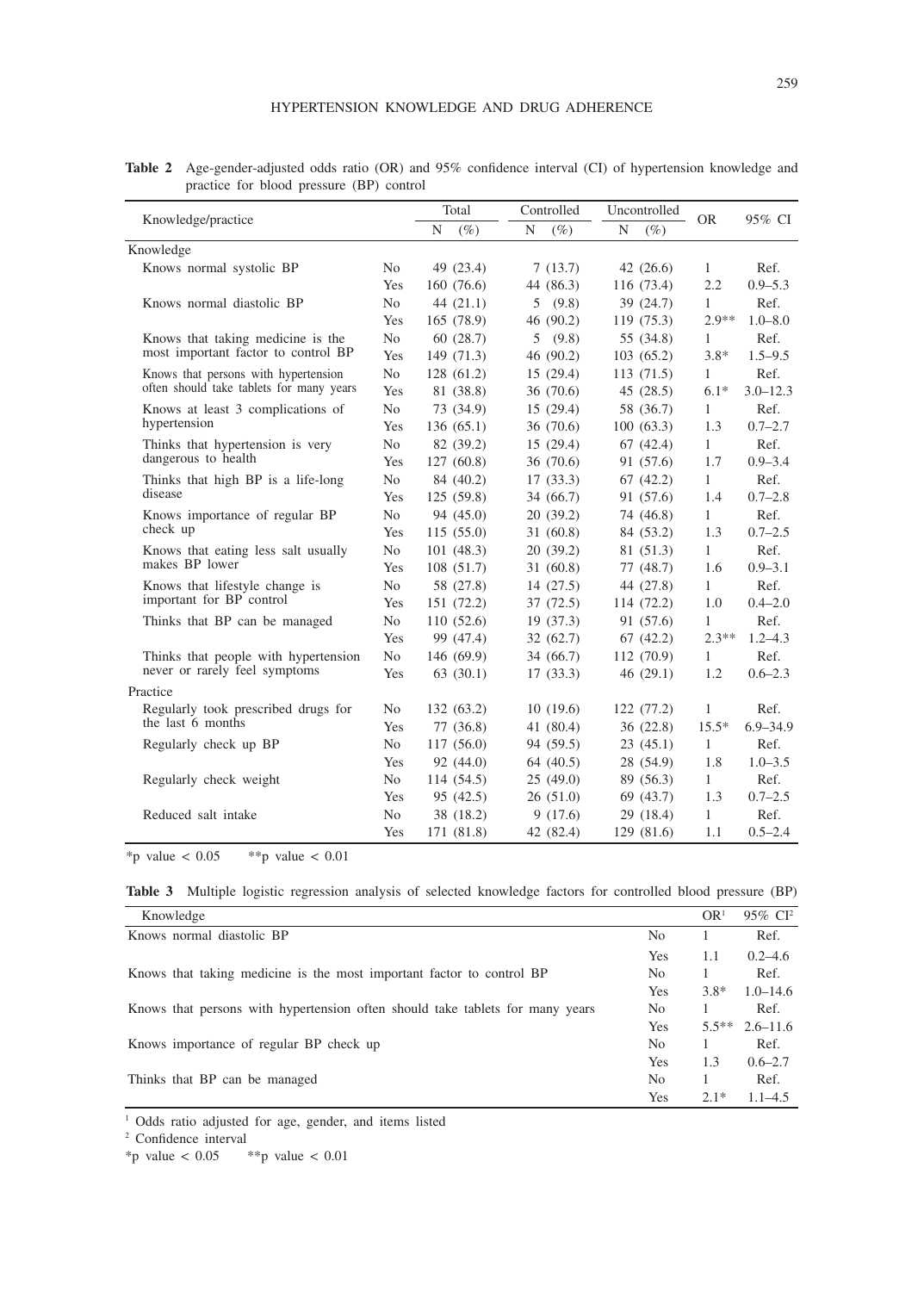|                                 |             | BP control status |             |                 |                     | Drug adherence |             |                 |              |
|---------------------------------|-------------|-------------------|-------------|-----------------|---------------------|----------------|-------------|-----------------|--------------|
| Knowledge<br>level <sup>1</sup> | $(\%)$<br>n | Yes               | No          | OR <sup>2</sup> | 95% CI <sup>3</sup> | Yes            | No          | OR <sup>2</sup> | 95\% $CI3$   |
|                                 |             | (%)<br>n          | (%)<br>n    |                 |                     | (%)<br>n       | (%)<br>n    |                 |              |
| Inadequate                      | 74 (35.4)   | 9(17.6)           | 65(41.1)    |                 | Ref                 | 19(24.7)       | 55 (41.6)   |                 | Ref.         |
| Adequate                        | 114 (54.6)  | 33 (64.8)         | 81 (51.3)   | $2.9**$         | $1.3 - 6.5$         | 47(61.0)       | 67 (50.8)   | $2.1*$          | $1.1 - 4.1$  |
| Good                            | 21(10.0)    | 9(17.6)           | (7.6)<br>12 | $5.4**$         | $1.7 - 16.2$        | 11(14.3)       | 10<br>(7.6) | $3.8*$          | $1.4 - 10.8$ |

**Table 4** Total knowledge of patients regarding hypertension association with blood pressure (BP) control status and drug adherence

<sup>1</sup> Inadequate knowledge; correctly answered less than 6, adequate knowledge; correctly answered 6 to 9 and good knowledge; correctly answered more than 9 of 12 hypertension knowledge questions

2 Odds ratio adjusted for age and gender

3 Confidence interval

\*p value <  $0.05$  \*\*p value <  $0.01$ 

| Reasons of non-drug adherence                              |    | Responses |  |  |  |
|------------------------------------------------------------|----|-----------|--|--|--|
|                                                            | n  | $(\%)$    |  |  |  |
| Psychology and knowledge factors                           |    |           |  |  |  |
| Takes medicines when feels rise in BP                      | 59 | (44.7)    |  |  |  |
| Prefers traditional medicine                               | 19 | (14.4)    |  |  |  |
| Is a fraid of being addicted to drugs                      | 17 | (12.9)    |  |  |  |
| Doesn't like side effects of drugs                         | 10 | (7.6)     |  |  |  |
| Forgets to take medicine on time                           | 10 | (7.6)     |  |  |  |
| Social-economic factors                                    |    |           |  |  |  |
| Doesn't afford the cost of drugs prescribed                | 19 | (14.4)    |  |  |  |
| Medication is not easily available                         | 13 | (9.8)     |  |  |  |
| Therapy related factors                                    |    |           |  |  |  |
| Doesn't like to take medication regularly, for a long time | 21 | (15.9)    |  |  |  |
| Treatment regime is complex (more than 2 drugs)            | 15 | (11.4)    |  |  |  |

**Table 5** Reasons of 132 non-adherent subjects stated in a multiple selection questionnaire

The reasons for 132 subjects' non-adherence are stated in a multiple selection questionnaire described in Table 5. The most essential reasons were factors associated with patients' psychology and knowledge about drug taking such as taking drugs when having felt an elevation in BP (44.7%), switching to traditional therapy (14.4%), being afraid of addiction (12.9%), effects of medications (7.6%) and forgetting to take the drugs (7.6%). Socioeconomic factors like medication costs (14.4%), availability of drugs (9.8%), and therapy-related factors such as complexity of the treatment (11.4%) and duration of therapy (15.9%), were also strong reasons for non-adherence.

### DISCUSSION

First of all, both previous studies<sup>19,20</sup> and our study obtained similar results indicating that although patients scored high knowledge of hypertension, BP control rate remained suboptimal. Therefore, we think that not only good hypertension knowledge but also patients practice had a significant positive impact on BP control. Several studies throughout the world have demonstrated that demographic factors and other conditions such as age, low education status, high BMI, sedentary lifestyle, and excessive alcohol drinking increase the risk of uncontrolled hypertension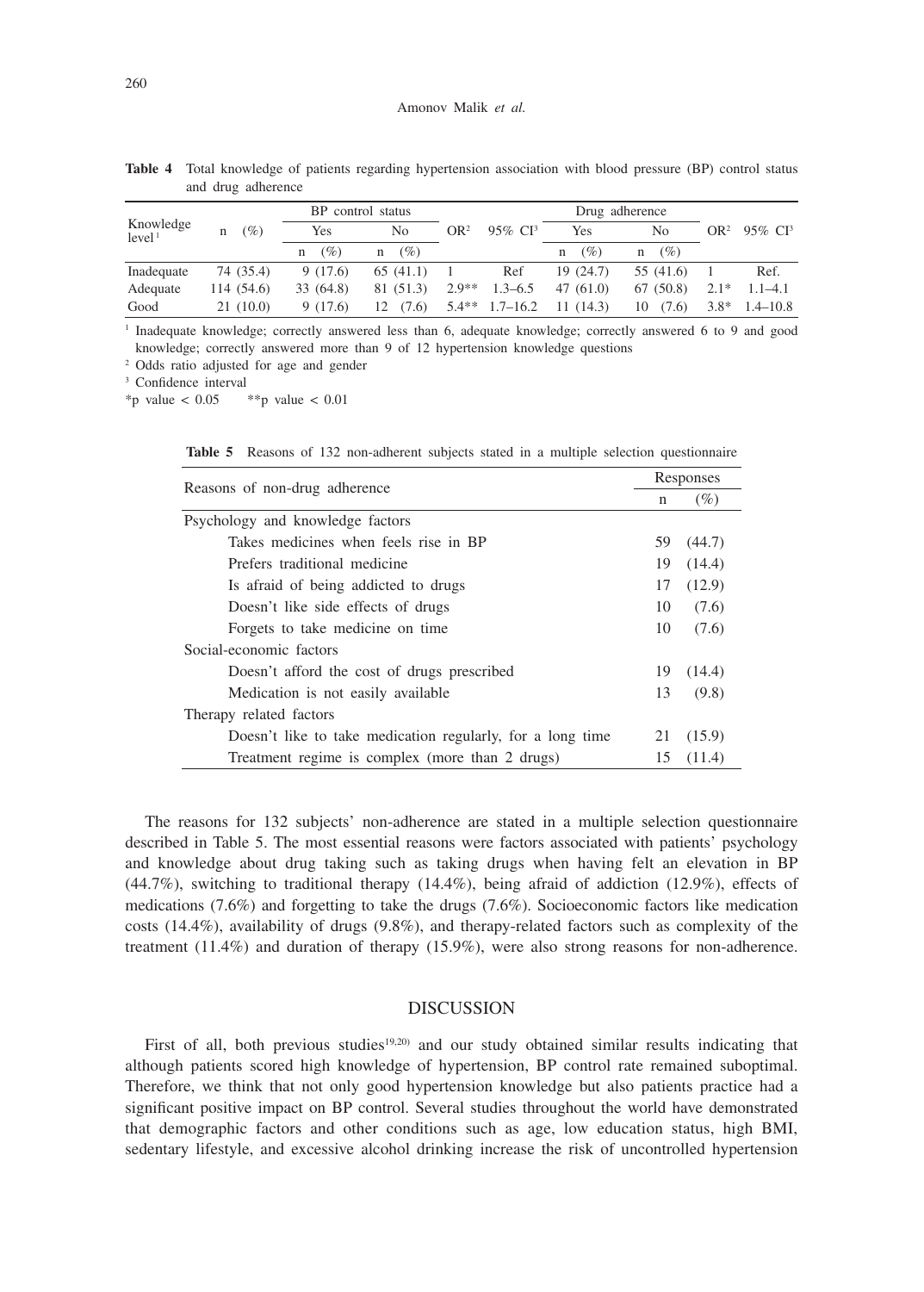among hypertensive patients.21,22) However, our study didn't reveal any significant associations of hypertension control status with demographic characteristics and lifestyle factors such as smoking and alcohol drinking, because of the small sample size (n=51) in the hypertension control group. Our investigation showed that the majority of patients were overweight and physically less active. Other studies which respondents were not hypertension inpatients but a general population demonstrated that overweight people were usually less active than people of normal weight $23,24$ ) and that increasing physical activity might reduce BP through decreased body weight or favorable changes in body fat distribution.25) These findings also point out that the importance of having health education concerning physical activity and maintenance of normal body weight for patients with high BP.

Second, both previous studies<sup>26,27)</sup> and our study showed a significant association between BP control and knowledge about normal BP. Moreover, our study showed knowledge about normal BP was higher in the BP controlled group compared to the uncontrolled group. More than half of the patients in this study knew the importance of a regular BP check-up and lifestyle change for better hypertension control. The American Heart Association recommends home BP monitoring for all people with hypertension and also that they keep their healthcare providers aware of their actual BP levels so as to rule out white coat syndrome. In our study more than half of patients considered regular BP monitoring to be important for controlling BP, only 44.0% of them had regularly checked their BP at home for the last month. However, when asked about home BP monitoring records, only a few of them could produce a BP diary tracking BP levels and medication usage. We could not find any significant association between BP control and home BP monitoring. This finding contradicted a study carried out in Nepal, where the authors found a significant positive association between BP control status and BP monitoring.<sup>28)</sup> A recent study showed improvement in both BP control and drug adherence when patients were taught to measure their own BPs and chart it, along with their drug-taking schedule.<sup>29)</sup> Another study from Canada found a positive impact of BP tracker and a patient education booklet on hypertension knowledge.<sup>30)</sup>

Third, our study showed that many patients did not know the necessity of taking drugs for a long time, were not aware that high BP might be asymptomatic, and had no confidence in managing their condition. Since hypertension is mostly a chronic asymptomatic condition, patients may not feel any physical symptoms from it, and without knowing the need to take drugs regularly for a long time, they may forget to take their medicine or feel that there is no need to take them. Also patients' knowledge about taking drugs for a long time had the highest OR for BP control compared to the other knowledge items.

Fourth, our research showed various reasons for patients not taking antihypertensive drugs. As above mentioned, the majority thought taking drugs was unnecessary, if they were not experiencing symptoms. Some of them preferred traditional medicines, or were afraid of drug addiction. This showed poor knowledge of antihypertensive drugs and their usage for the control of BP. A paper that reviewed adherence to cardiovascular medications in developing countries from among 76 studies showed similar findings that the most common predictors of poor drug adherence were poor knowledge, negative perception about medication, side effects, and high medication cost.31) Another systematic review that included 37 qualitative studies also reported that patients found drugs undesirable; many of them feared dependence and tolerance.<sup>32</sup> Socioeconomic factors of drug non-adherence, such as medication cost and lack of availability of drugs, were also essential factors for drug adherence. In Uzbekistan, supplies of medications are limited at all care levels and patients often have to buy medicines out-of-pocket. The study showed that drug adherence could be improved by enhancing access to drugs by sustainable financing, affordable prices and reliable supply systems, particularly in poorer segments of the population.32)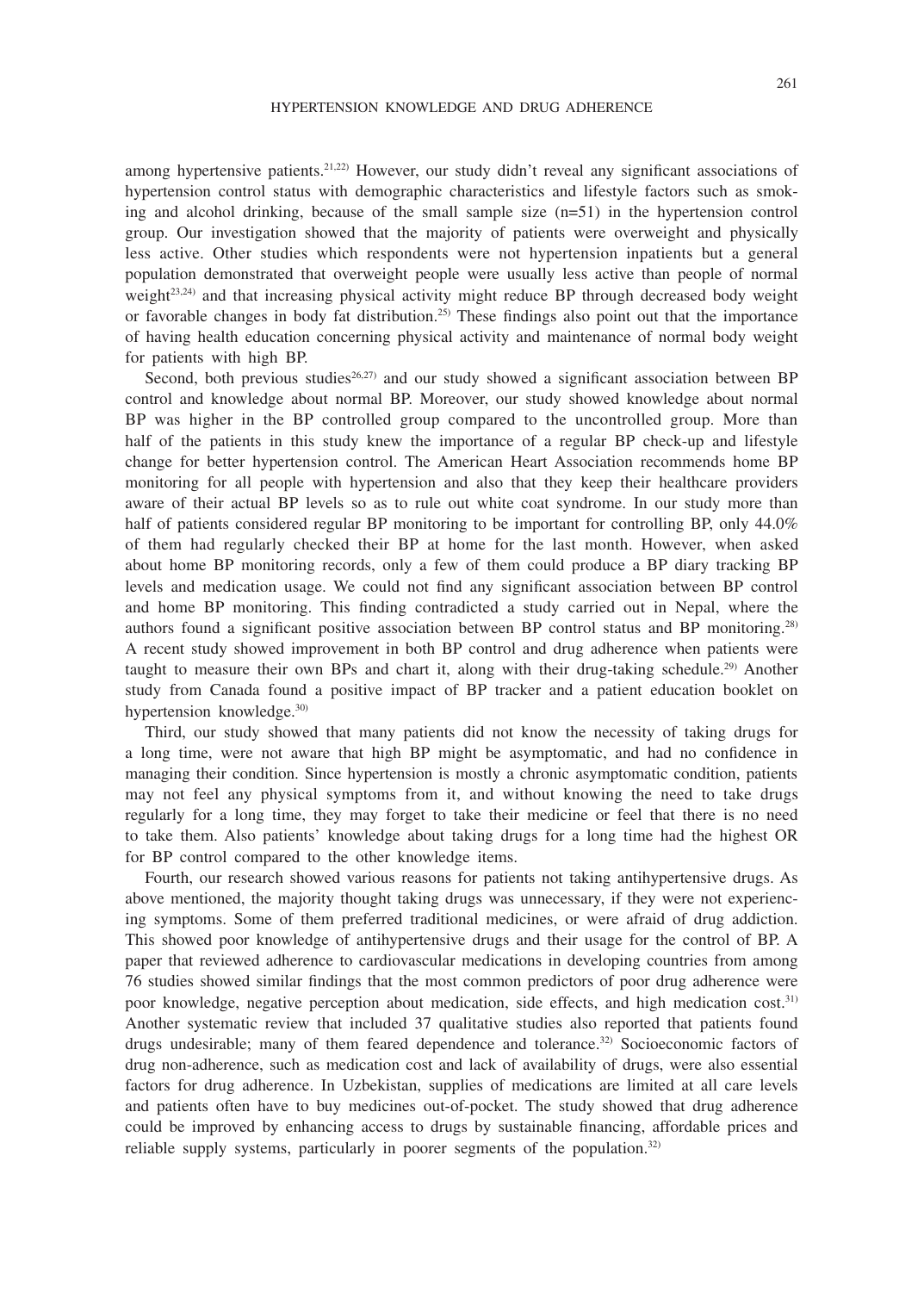There are several limitations to this study. Our BP control group had a small study population, which may not fully exhibit characteristics of the general hypertensive population. Second, the subjects were all hospitalized patients who might have had resistant BP or other co-morbidities, and those might have been the reasons for their suboptimal BP control. Lastly, provider-related factors such as the amount of prescribed medicines, duration of prescription, communication skills or positive reinforcement, were not examined in this study.

In conclusion, this study revealed that the inpatients of a secondary hospital had sufficient general knowledge of hypertension, but inadequate knowledge about specific issues such as duration of treatment and symptoms of hypertension. Both drug adherence and the BP control rate were suboptimal and significantly associated with hypertension knowledge. This study specifies potential areas where appropriate education of not only hypertension but also BP control could be an apt tool for the improvement of hypertension knowledge of patients. In addition to strategies for improving knowledge among patients, access to drugs, reliable drug supply systems and provision of BP diary by healthcare providers should be considered at the national level.

### **REFERENCES**

- 1) World Health Organization. Prevention of cardiovascular disease: Guidelines for assessment and management of cardiovascular risk. Geneva: WHO, 2007.
- 2) Kearney PM, Whelton M, Reynolds K, Munter P, Whelton PK, He J. Global burden of hypertension: analysis of worldwide data. *Lancet,* 2005; 365: 217–223.
- 3) Lawes CMM, Vander Hoorn S, Rodgers A, Global burden of blood-pressure-related disease, 2001. Global burden of blood-pressure-related disease. *Lancet,* 2008; 371: 1513–1518.
- 4) Weisfeldt ML, Zieman SJ. Advances in the prevention and treatment of cardiovascular disease. *Health Aff,* 2007; 26: 25–37.
- 5) Pereira M, Lunet N, Azevedo A, Barros H. Differences in prevalence, awareness, treatment and control of hypertension between developing and developed countries. *J Hypertens,* 2009; 27: 963–975.
- 6) Borzecki A. The effect of age on hypertension control and management. *Am J Hypertens,* 2006; 19: 520–527.
- 7) Ard JD, Svetkey LP. Diet and blood pressure: applying the evidence to clinical practice. *Am Heart J,* 2005; 149: 804–812.
- 8) World Health Organization. The world health report 2002: Reducing Risks, Promoting Healthy Life. Geneva: WHO, 2002.
- 9) World Health Organization. WHO Global Report. Preventing chronic disease: a vital investment. Geneva: WHO, 2005.
- 10) Black JM, Matassarin-Jacobs E. Luckman and Soresen's Medical-Surgical Nursing a Psychophysiologic Approach. 4th edition, pp. 1267–1283, 1993, W.B. Saunders Company, Philadelphia.
- 11) DeMartinis JE. Client with hypertensive disorders: promoting positive outcomes. pp. 1379–1398, 2001, W.B. Saunders Company, Philadelphia.
- 12) Ogedegbe G, Schoenthaler A. A systematic review of the effects of home blood pressure monitoring on medication adherence. *J Clin Hypertens,* 2006; 8: 174–180.
- 13) Narmukhamedova NA. Evaluation of general practitioners' activity in rural healthcare centres of Uzbekistan. *Int J Appl Fundament Res,* 2011; 1: 18–23.
- 14) World Health Organization. Obesity: preventing and managing the global epidemic. Report of a WHO Consultation. (WHO Technical Report Series 894). Geneva: WHO, 2000.
- 15) Morisky DE, DiMatteo MR. Improving the measurement of self-reported medication nonadherence: final response. *J Clin Epidemiol,* 2011; 64: 262–263.
- 16) International Physical Activity Questionnaire. www.ipaq.ki.se/ipaq.htm
- 17) Cherpitel CJ. Screening for alcohol problems in the U.S. general population: comparison of the CAGE, RAPS4, and RAPS4-QF by gender, ethnicity, and service utilization. Rapid Alcohol Problems Screen. *Alcohol Clin Exp Res,* 2002; 26: 1686–1691.
- 18) Saleem F, Hassali M, Shafie A, Awad A, Bashir S. Association between knowledge and drug adherence in patients with hypertension in Quetta, Pakistan. *Trop J Pharm Res,* 2011; 10: 125–132.
- 19) Sarafidis PA, Li S, Chen SC, Collins AJ, Brown WW, Klag MJ, Bakris GL. Hypertension awareness,